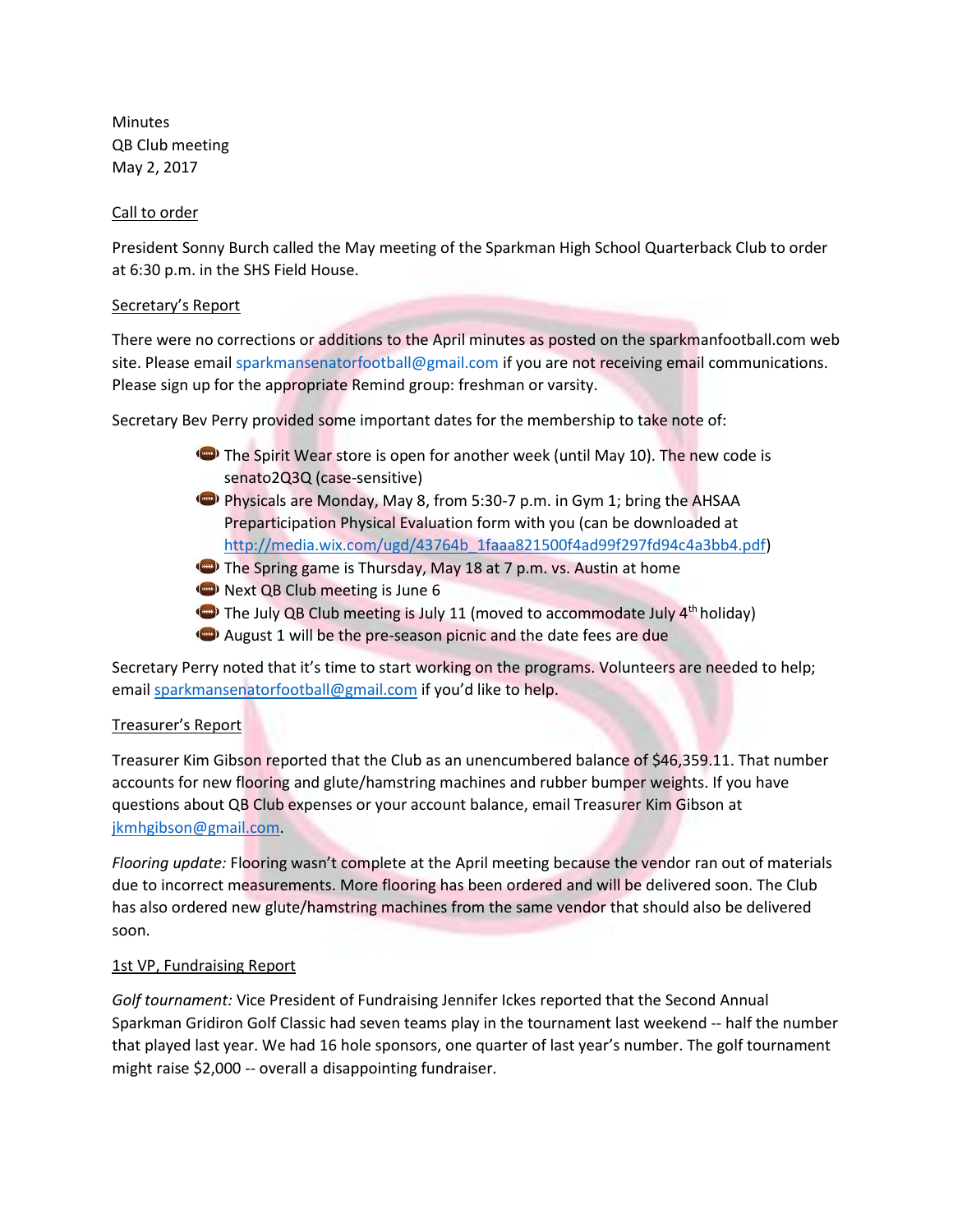*Sparkman Marketing Partners:* Now is the time to approach local businesses and ask them to become a Sparkman Marketing Partner for the 2017 season. Several levels of sponsorship are available and the businesses receive advertising benefits like in-game announcements, signs on the fence that surrounds the stadium, social media shout-outs and ads in the football program. The Sparkman Marketing Partners fundraiser ends July 21. Paperwork that explains the Sparkman Marketing Program is available on the [www.sparkmanfootball.com](www.sparkmanfootball.com%20) web site.

*Adrenaline Power Cards:* On June 13, the Adrenaline Power Cards fundraiser begins. Players need to sell 20 cards for \$20 each. Players will receive \$10 credit toward their accounts for each \$20 card sold.

## 2nd VP, Volunteers Report

*Spring game:* Vice President of Volunteers Angela Knight reported that four people will be needed for the chain gang for the spring game; two slots have been filled so two are still open. The preseason picnic, scheduled for August 1, will also need volunteers for setup, serving, cooking, cleanup and more. Preseason picnic volunteer signups will be available in July.

# 3<sup>rd</sup> VP, Meals Report

Ms. Sharon Caselberry introduced herself as the new vice president of pregame meals. She requests that anyone who has a player with food allergies or a player that doesn't eat certain foods for religious or cultural reasons contact her at [sparkmansenatorfootball@gmail.com](mailto:sparkmansenatorfootball@gmail.com) so reasonable accommodations can be made.

Ms. Caselberry reported that Coach White wanted to evaluate having pregame meals catered in on Friday nights. He recommended the Board evaluate the meals of CFN/Committed Fitness & Nutrition, with Chef Darrell Echols (see the company web site at: [https://committed2play.com/\)](https://committed2play.com/). The Board, coaches and some of the senior players sampled two of Chef Echols's dishes: chicken and rice with tomatoes and mushrooms and tilapia with kale and quinoa. The price from CFN would be \$8/person, the same as the most expensive pregame meal served last year. There would be three meals to choose from each week, and the macros of meals would be tailored to different types of players (linemen, skill players, etc.), as ordered by the coaches. The players gave the meals two thumbs up! Coach Sevier reported that he felt the meals kept him full, but not bloated. The QB Club will be evaluating this for Fall.

To help pay for meals this year, the QB Club will be approaching local churches to see if they will support us in providing the pregame meals. This effort began last year, with some success and is modeled after the program Buckhorn has. Glen Pettus has already received a \$1,000 donation from First Baptist Church of Huntsville. Jennifer Ickes has a sample letter you can give to a church. Churches will receive in-game announcements for their support. Pastors can also address the team during prayer breakfasts on Friday morning or before games if they would like to.

# President's Report

President Sonny Burch reminded the membership that fees are due by August 1 and can be paid in installments. Fees are \$700 for the first child and \$500 for the second. Parents of seniors who have paid their fees in full the last three years owe \$500. Those parents will be getting an email to verify their players are eligible for the senior discount.